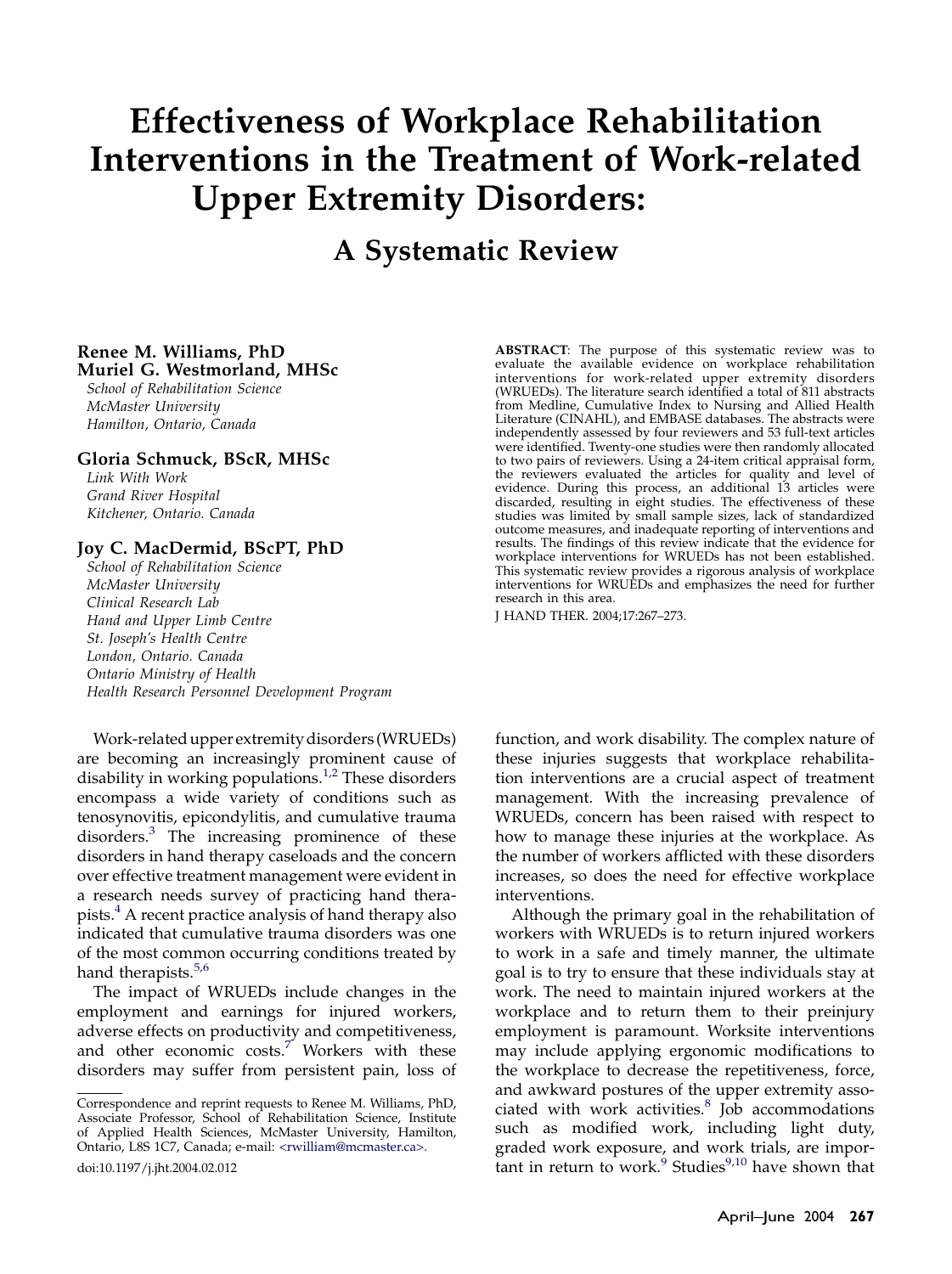modified work facilitates return to work and can reduce recurrence.<sup>[11](#page-6-0)</sup> The benefits of workplace interventions include a decrease lost and restricted workdays due to injuries, decreased absenteeism, reduced workers' compensation and health care costs, increase in productivity, and improvement in employee morale.<sup>[8](#page-6-0)</sup>

In general, worksite rehabilitation interventions enable injured workers to carry out their employ-ment duties.<sup>[8,9](#page-6-0)</sup> These approaches should facilitate the injured workers' earlier return to work, enhance their quality of life, and reduce the costs of these injuries. Given these circumstances, we identified the need for a systematic review of the literature to examine workplace interventions that may be effective in the treatment of WRUEDs. The purpose of this systematic review was to evaluate the available evidence on workplace rehabilitation interventions for WRUEDs.

## METHODS

The reviewers consisted of three physical therapists and one occupational therapist. The two physical therapists and the one occupational therapist had mainly academic and research expertise in work-related musculoskeletal injuries, whereas the third physical therapist had clinical expertise in these injuries.

## Inclusion and Exclusion Criteria for Selection of Articles

For this systematic review, the inclusion and exclusion criteria were met if the study had the following characteristics: 1) The intervention was given at the workplace. 2) The population consisted of individuals with WRUEDs (patients with neck and upper extremity disorders were included and patients with only neck disorders were excluded). 3) The intervention involved treatment (not prevention). Ergonomic modifications and worksite analysis were considered to be workplace interventions rather than prevention because they were treatments that were given to the injured workers. 4) The study was published in English. 5) The study involved primary research on one or more patient groups (i.e., case studies were excluded).

#### Literature Search

Literature searches of Medline, the Cumulative Index to Nursing and Allied Health Literature (CINAHL), and EMBASE computerized databases were conducted from January 1982 to May 2003. The key terms that were used for the searches were: hand, wrist, elbow, shoulder, upper extremity, upper limb, posture, wellness, ergonomics, exercise, accommodation, occupational therapy, physical therapy, occupational rehabilitation, vocational, treatment, intervention, workplace, occupation, employer, worksite, industry, cumulative trauma disorders, repetitive strain injury, rotator cuff, lateral epicondylitis, carpal tunnel, and tendonitis.

From these searches, 296, 144, and 371 articles were retrieved from the Medline, CINAHL, and EMBASE databases, respectively, resulting in a total of 811 abstracts to be reviewed. To determine whether a study should be included, these abstracts were independently assessed by four reviewers. If there was any doubt as to whether the study met the eligibility criteria, the full article was retrieved and read independently by the reviewers. Disagreements were discussed in a consensus meeting.

Of the 811 hits, 53 full-text articles were identified. The most common reasons for exclusion at this stage were: 1) the article was not a primary study, 2) the intervention did not take place at the workplace, 3) the study did not address the upper extremity, and 4) the intervention involved prevention and not treatment. References from the retrieved articles were screened (citation tracking) by the reviewers. Twentyone studies were then randomly allocated to two pairs of reviewers. That is, two reviewers independently evaluated nine papers, whereas the other two evaluators independently reviewed 12 studies.

#### Quality Assessment

Each study was independently evaluated by two pairs of reviewers using the Evaluation Guidelines for Rating the Quality of an Intervention Study Form.<sup>12</sup> This form describes 24 specific research design elements of studies. A value of 2 is the best score and indicates a high-quality approach to this element of research design. A score of 1 represents fair quality, whereas 0 represents poor quality or unmet criteria. Specific descriptors of these elements are found in the introductory article of this issue. The articles also were assessed with regard to the level of evidence. $^{13}$ Consensus between the two reviewers as to the methodologic quality and the level of evidence of the identified studies was reached. If consensus could not be reached, a third reviewer independently evaluated the article until agreement was determined. During this process, an additional 12 studies were discarded because on a more detailed review it was found that they did not meet the eligibility criteria. The most common reasons for exclusion were that the intervention did not occur at the workplace and the population did not have a WRUED.

#### RESULTS

Eight studies met the inclusion and exclusion criteria and are summarized in [Table 1](#page-2-0). The quality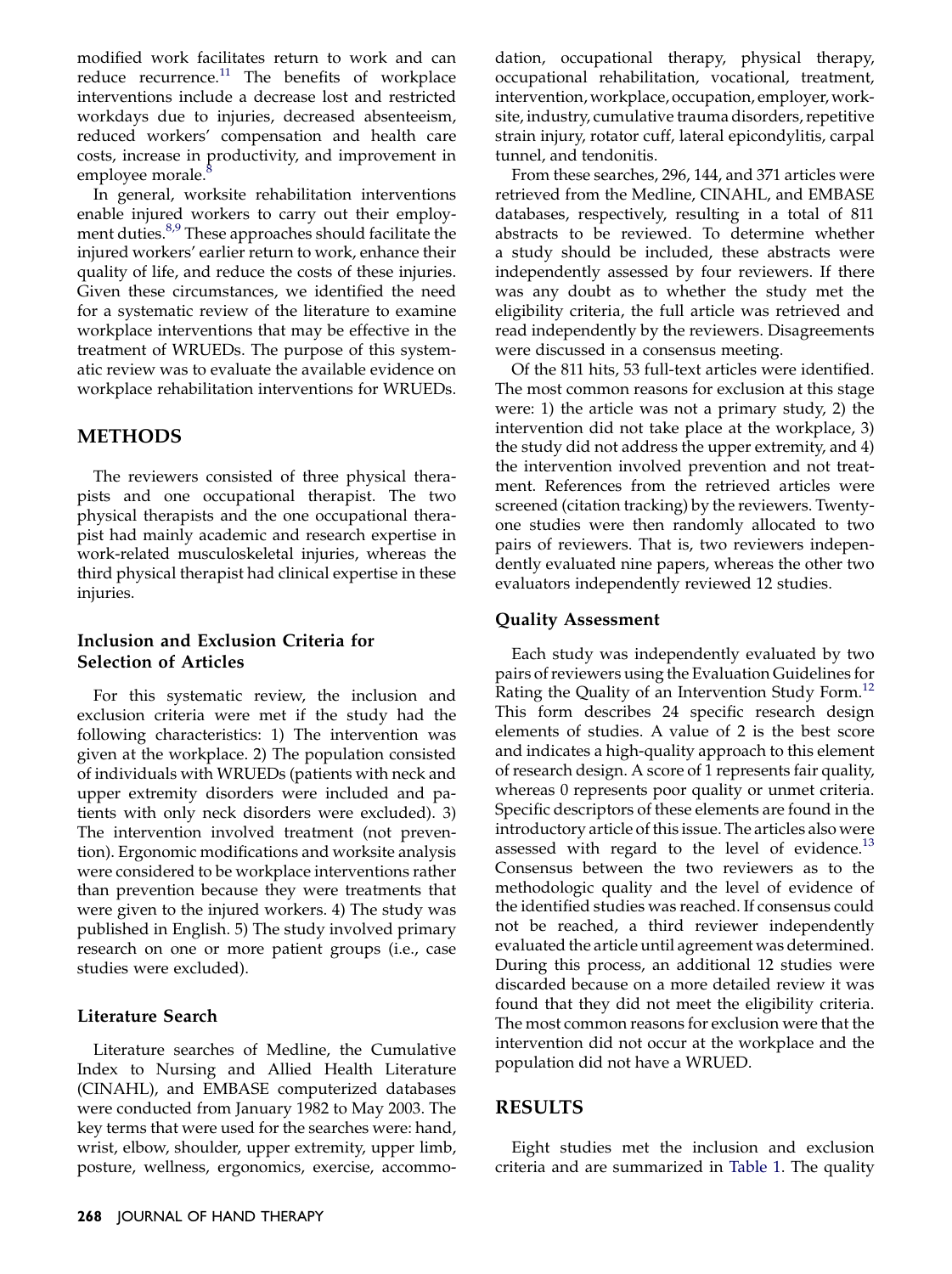<span id="page-2-0"></span>

| Study<br><i>Subjects</i>                         |                                                                                                   | <i>Interventions</i>                                                                                                                                                                                                                                                  | Evaluations                                                                                                                                       | <b>Results</b>                                                                                                                                                                    | Comments                                                                                    | Level          |  |
|--------------------------------------------------|---------------------------------------------------------------------------------------------------|-----------------------------------------------------------------------------------------------------------------------------------------------------------------------------------------------------------------------------------------------------------------------|---------------------------------------------------------------------------------------------------------------------------------------------------|-----------------------------------------------------------------------------------------------------------------------------------------------------------------------------------|---------------------------------------------------------------------------------------------|----------------|--|
| Exercises<br>Vasseljen et al. <sup>14</sup>      | 33 workers with<br>neck and shoulder<br>pain                                                      | Randomized controlled<br>trial<br>Group 1:12 subjects<br>received individual<br>physical therapy outside<br>workplace; group 2:12<br>subjects received group<br>exercise at workplace;<br>group 3: nine subjects<br>received physical therapy<br>outside workplace    | Pain ratings with<br>the visual analog<br>scale<br>pre-post<br>electromyography<br>trigger points                                                 | Decreased pain and<br>perceived tension<br>in all three groups                                                                                                                    | There was no<br>control group                                                               | 2b             |  |
| Grayzel et al. <sup>15</sup>                     | In-House/Worksite Physical Therapy<br>152 employees with<br>upper extremity<br>problems           | Cohort study<br>16 in-house physical<br>therapy patients vs.<br>136 outside<br>physical therapy patients                                                                                                                                                              | Program evaluated<br>at one year                                                                                                                  | Mean lost time for<br>in-house physical<br>therapy was 140<br>days and 489 days<br>for those treated<br>outside; cost savings<br>(\$221 vs. \$1216/case)                          |                                                                                             | 3b             |  |
| Worksite Analysis<br>Hanson et al. <sup>16</sup> | 43 employees with<br><b>WRUEDs</b>                                                                | Cohort study<br>Group 1:14<br>hospital employees;<br>group 2:15 university<br>employees; group 3:14<br>university employees<br>(control group)<br>Subjects were given<br>questionnaires<br>regarding their injury,<br>treatment, functional<br>status, and pain level | Demographics/<br>worksite<br>questionnaire<br>Modified Functional<br>Status Scale (MFSS)<br>Pain scale                                            | Less absenteeism and<br>greater modified<br>work days for<br>employees undergoing<br>worksite analysis<br>No significant<br>differences among<br>groups on MFSS<br>and pain scale | Psychometric<br>properties of<br>MFSS were<br>not examined                                  | 3b             |  |
| Lincoln et al. $^{17}$                           | Nurse Case Managers' Training on Accommodations<br>101 claimants<br>with compensable<br>lost time | Randomized controlled trial<br>101 claimants randomized<br>to 53 nurse case managers<br>with Integrated Case<br>Management (ICF) training<br>on workplace<br>accommodation and 48<br>nurse case managers<br>without ICM training                                      | Workplace<br>accommodations<br>by nurse case<br>managers                                                                                          | Claimants from trained<br>nurses had 1.5<br>times more<br>accommodations<br>recommended<br>and implemented<br>although rates<br>of implementation<br>were the same                |                                                                                             | 1b             |  |
| Shaw et al. <sup>18</sup>                        | 53 claimants<br>with compensable<br>lost time                                                     | (control group)<br>Case series<br>Nurse case managers were<br>trained on workplace<br>accommodations                                                                                                                                                                  | Workplace<br>accommodations<br>by nurse case<br>managers                                                                                          | Claimants from trained<br>nurses had 1.4 times<br>more accommodations<br>recommended<br>and implemented                                                                           | There was no<br>control group                                                               | 4              |  |
| Rempel et al. <sup>19</sup>                      | Ergonomic Keyboard Modifications<br>20 computer users<br>with WRUEDs                              | Randomized controlled<br>trial<br>Group 1: keyboard A or<br>group 2: keyboard B                                                                                                                                                                                       | 12 weeks of<br>keyboard use                                                                                                                       | Between six and 12<br>weeks, keyboard A<br>users had reduction<br>in pain; over 12<br>weeks, keyboard<br>A Users had increase                                                     |                                                                                             | 2b             |  |
| Tittiranonda<br>et al. $20$                      | 80 computer users<br>with WRUEDs                                                                  | Randomized controlled<br>trial<br>Group 1:<br>Apple keyboard;<br>group 2: Comfort<br>keyboard; group 3:<br>Microsoft keyboard;<br>group 4: placebo                                                                                                                    | 24 weeks of<br>keyboard use                                                                                                                       | in Phalen's test time<br>Significant improvement<br>in pain and<br>function for<br>group 1:<br>Microsoft keyboard<br>users                                                        |                                                                                             | 2 <sub>b</sub> |  |
| Rest and Exercise Breaks<br>et al. $^{21}$       | van den Heuvel 268 computer users<br>with neck and<br>upper extremity<br>complaints               | Cohort study<br>97 subjects stimulated to<br>take breaks; 81<br>subjects stimulated<br>to exercise during<br>breaks; 90 subjects<br>in control group                                                                                                                  | Eight weeks of<br>computer use<br>Self-reported<br>perceived overall<br>recovery from<br>complaints,<br>severity of complaints,<br>and sick leave | Increased frequency<br>of recovery,<br>less deterioration<br>and higher<br>productivity in<br>intervention groups                                                                 | There were no<br>additional<br>effects from<br>performing<br>exercises during<br>the breaks | 3b             |  |

#### TABLE 1. Evidence of Workplace Rehabilitation Interventions in the Treatment of Work-related Upper Extremity Disorders (WRUEDs)

This table describes the studies evaluating treatment effectiveness for workplace rehabilitation interventions for WRUEDs.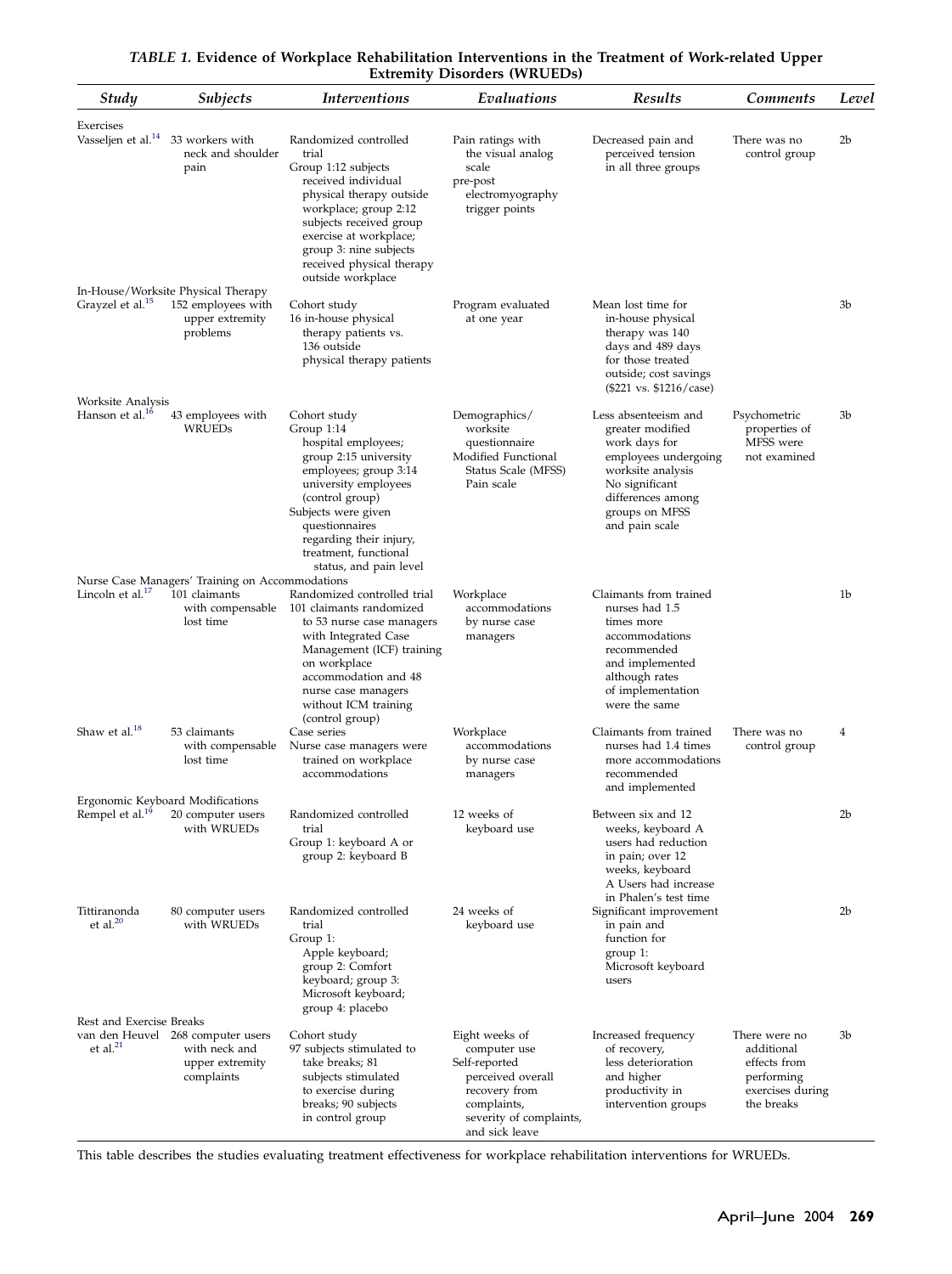of the studies, using the evaluation guidelines by MacDermid,<sup>[12](#page-6-0)</sup> are displayed in [Table 2](#page-4-0). Because a score of 2 represents the best score for each element of the research design, the highest total score that an article can achieve is 48. Of the eight articles that met the inclusion/exclusion criteria, five stud-ies<sup>[14,17,19,20,21](#page-6-0)</sup> achieved a score of at least 32 or higher, indicating fair quality of research findings.

The workplace interventions that were identified in the eight studies ([Table 1\)](#page-2-0) included: 1) exercises; 2) in-house/worksite physical therapy; 3) worksite analysis; 4) nurse case managers' training on accommodations; and 5) ergonomic modifications with regard to a) keyboard designs and b) rest and exercise breaks. These studies are discussed subsequently under these headings.

#### Exercises

One trial $14$  was located that evaluated exercises as a workplace intervention for WRUEDs. Vasseljen et al.<sup>[14](#page-6-0)</sup> examined the use of either individual physical therapy outside the workplace versus group exercises in the workplace to decrease pain and perceived tension in workers experiencing neck and shoulder pain. Twenty-four female office workers were randomized to receive either individual physical therapy ( $n = 12$ ) or group exercise ( $n = 12$ ). In addition, nine female patients were recruited to form a third group. Individualized physical therapy, at a local clinic, consisted of one-hour sessions two times per week for ten treatments, which included massage, strength and flexibility exercises, stretching, and weight training with passive mobilization as needed. Ergonomic principles and a home program also were included. The group exercise group was performed at the workplace for 30 minutes three times per week over six weeks and included a published exercise regime with four arm exercises performed with 1.1-kg dumb bells in both hands. Each exercise was performed for ten repetitions. Participants in the group exercise group were provided with similar information on ergonomics and home exercises as was given to the individualized physical therapy group. The third group of nine patients, who were followed outside of the study, received an average of 12 (range, 8–17) treatments. All groups reported a significant improvement in pain and perceived general tension as measured by the visual analog pain scale, self-reported general tension, and trigger point sensitivity. Six-month follow-up questionnaires indicated that all groups showed a marked reduction in pain ( $p \lt 0.05$ ) and perceived general tension  $(p \lt 0.05)$ . A sustained improvement in pain levels was seen for both groups with a larger improvement for the group receiving individual physical therapy  $(p \lt 0.01)$ . The findings indicate that both individualized physical therapy and group exercises are effective in pain reduction, and individualized physical therapy showed a larger decrease in pain for patients with neck and shoulder complaints. However, the results of this study are limited because it was only one study, had a small sample size, and lacked a control group.

## In-house/Worksite Physical Therapy

One cohort study<sup>[15](#page-6-0)</sup> was found that evaluated inhouse (at the worksite) physical therapy versus outside (at the clinic) physical therapy in the workplace treatment of WRUEDs. Grayzel et al.<sup>[15](#page-6-0)</sup> examined the use of in-house physical therapy versus outside physical therapy for patients with musculoskeletal problems to determine if the time lost from work was reduced. The patients in the study included 41 in-house cases (16 cases had upper extremity problems) and 413 outside physical therapy cases (136 cases had upper extremity problems). In-house physical therapy included exercise, tubing, exercise putty, ultrasound, thermal modalities, stationary bicycle, and treadmill. A description of outside physical therapy treatment was not provided. After one year, the mean loss of work time for the in-house patients was 140 days compared with 489 days for outside physical therapy. The average expenses per outside physical therapy was \$1,216 compared with the in-house physical therapy cost of \$995, representing a saving of \$221 per case in direct medical costs. Although the findings seem to demonstrate that in-house physical therapy is effective in reducing time lost from work and medical costs, the results are questionable because this was only one study, there were no data to show whether the patients in the two groups were similar in terms of severity and duration of their injuries, the sample size was small, and a description of outside physical therapy treatment was not provided.

## Worksite Analysis

Hanson et al. $^{16}$  $^{16}$  $^{16}$  investigated whether individuals with WRUEDs in hospital and university settings who received worksite analysis would have less lost workdays than individuals who did not receive worksite analysis. Participants were divided into the following three groups: group 1 consisted of 14 hospital employees who received worksite analysis; group 2 included 15 university employees who underwent work site analysis; and group 3 included 14 university employees who did not have any worksite analysis. Over the one-year trial period, the employees were given questionnaires regarding their injury, treatment, functional status, and pain level. The results showed that there was less absenteeism and greater modified workdays with those individuals undergoing worksite analysis. Although these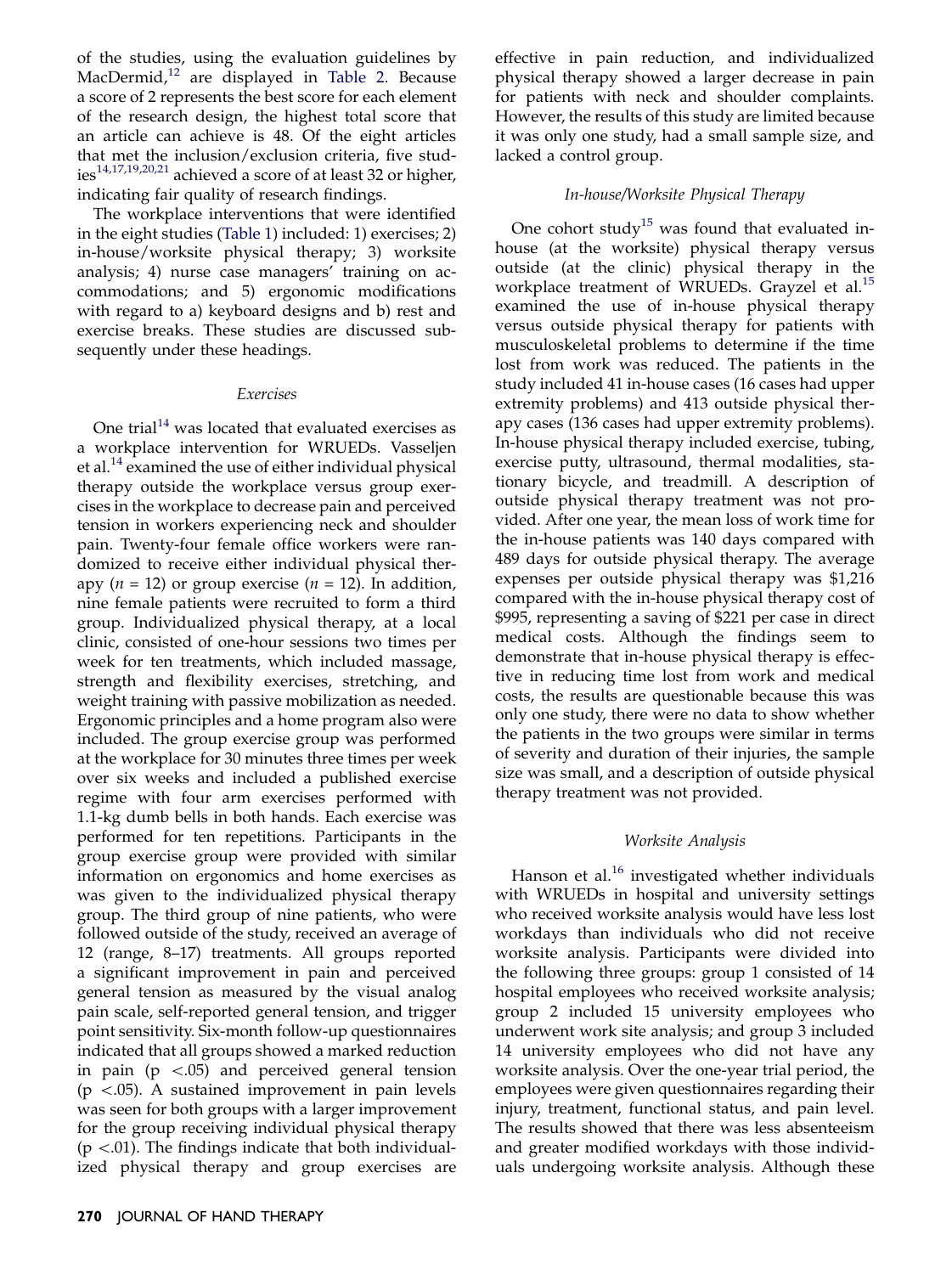<span id="page-4-0"></span>TABLE 2. Quality of Workplace Rehabilitation Intervention Studies in the Treatment of Work-related Upper Extremity Disorders (WRUEDs)

|                                     | Literature<br>Review            | <b>Study Design</b> |   |   |   |   |  | <b>Subjects</b> |   |    | Inter-<br>vention |    |    | <i>Outcome</i> |    |    | Analysis |    |        |    |    | Recommen-<br>dations |               |        |              |
|-------------------------------------|---------------------------------|---------------------|---|---|---|---|--|-----------------|---|----|-------------------|----|----|----------------|----|----|----------|----|--------|----|----|----------------------|---------------|--------|--------------|
| <b>Author/Year</b>                  |                                 |                     | 3 | 4 | 5 | h |  | 8               | 9 | 10 | 11                | 12 | 13 | 14             | 15 | 16 | 17       | 18 | 19     | 20 | 21 | 22                   | - 23          | 24     | <b>Total</b> |
| Vasseljen et al. <sup>14</sup>      | <sup><math>\supset</math></sup> |                     |   |   |   |   |  |                 |   |    |                   |    |    |                |    |    |          |    |        |    |    |                      |               |        | 32           |
| Grayzel et al. <sup>15</sup>        | $\Omega$                        |                     |   |   |   |   |  |                 | 0 | n  |                   |    |    |                |    |    |          |    |        |    |    |                      |               |        | 20           |
| Hanson et al. $16$                  | $\sim$                          |                     |   |   |   |   |  |                 |   |    |                   |    |    |                |    |    |          |    |        |    |    |                      | $\Omega$      |        | 21           |
| Lincoln et al. <sup>17</sup>        | $\sim$                          |                     |   |   |   |   |  |                 |   |    |                   |    |    |                |    |    |          |    |        |    |    |                      |               | $\sim$ | 39           |
| Shaw et al. <sup>18</sup>           |                                 |                     |   |   |   |   |  |                 |   |    |                   |    |    |                |    |    |          |    |        |    |    |                      | $\Omega$      |        | 18           |
| Rempel et al. <sup>19</sup>         |                                 |                     |   |   |   |   |  |                 |   |    |                   |    |    |                |    |    |          |    |        |    |    |                      |               |        | 43           |
| Tittiranonda et al. <sup>20</sup>   | $\mathcal{D}$                   |                     |   |   |   |   |  |                 |   |    |                   |    |    |                |    |    |          | ∍  | $\sim$ |    |    |                      | $\mathcal{D}$ | $\sim$ | 40           |
| van den Heuvel et al. <sup>21</sup> | $\Omega$                        |                     |   |   |   |   |  |                 |   |    |                   |    |    |                |    |    |          |    |        |    |    |                      |               | $\sim$ | 37           |

This table describes the design elements for 24 specific aspects of research design for the studies appraised. A score of 2 is the best score and indicates a high-quality approach to this element of research design. A score of 1 indicates only fair quality of research design and a 0 is poor quality. The specific descriptors of these elements are discussed in the MacDermid article in this issue.

findings suggest that worksite analysis is important in reducing absence from work, the results are questionable because this was only one study, it was underpowered, and there was a low response rate (46%) for hospital employees.

#### Nurse Case Managers' Training on Accommodations

Two studies $17,18$  on nurse case managers' training on accommodations were located. Lincoln et al.<sup>1</sup> determined the effects of a two-day education program for nurse case managers on workplace accommodation within a workers' compensation health care delivery system. The education program emphasized an Integrated Case Management (ICM) approach, which included training in conducting an ergonomic assessment, using ergonomic evaluations as the basis for implementing workplace accommodations, and training claimants in a problem-solving approach to reduce barriers to return to work. The control group of nurse case managers did not receive training and followed the standard workers' compensation protocol regarding ergonomic procedures and problem-solving strategies. After the training, 101 claimants with compensable WRUEDs were randomly assigned to 53 nurse case managers who had ICM training and 48 nurse case managers without training. A total of 208 accommodations were recommended among the 101 claimants and 155 were implemented (75%). Claimants of the ICM nurses received 50% more recommendations for accommodations in comparison to claimants in the control group and were nearly twice as likely to receive three or more recommendations for accommodations. Trained nurses were more likely to recommend accommodations involving workstation layout, computer-related improvements, furnishings, accessories, and lifting/carrying aids, whereas untrained nurses were more likely to suggest light duty and lifting restrictions.

Shaw et al. $^{18}$  described the ICM approach with 53 workers with WRUEDs who were a subgroup of the 101 workers discussed previously in the Lincoln

et al.<sup>[17](#page-6-0)</sup> study. The workers who received the ICM intervention by the 65 trained nurse case managers were 1.4 times more likely to have the accommodations implemented than with the non-ICM approach. They also found that the use of the Job Requirements and Physical Demands scale, which is a self-reported measure of ergonomic exposure, was a factor in contributing to more frequent accommodations in the ICM group. The findings of these two studies suggest that training nurse case managers in the ICM approach was associated with a change in practice behavior regarding accommodations. However, incomplete data, lack of statistical analyses, and the absence of a control group, particularly in the Shaw et al. study, limits us from drawing definitive conclusions about ICM training of nurse case managers.

#### Ergonomic Modifications

Keyboard designs Two studies $19,20$  were found on the role of keyboard designs in workplace interven-tions for WRUEDs. In the Rempel et al.<sup>[19](#page-6-0)</sup> study, 20 computer users with hand paresthesias were matched and randomly assigned to keyboard A  $(n = 10)$  or B  $(n = 10)$ . The two keyboards were of conventional layout and differed in keyswitch design. After 12 weeks, the subjects who were assigned to keyboard A experienced a decrease in hand pain between six and 12 weeks when compared with keyboard B subjects ( $p = 0.05$ ). They also demonstrated an improvement in the Phalen test time (right hand:  $p = 0.006$ ; left hand:  $p = 0.06$ ). Keyboard assignment had no effect on hand function or median nerve latency.

Tittiranonda et al.<sup>[20](#page-6-0)</sup> randomized 80 computer users with carpal tunnel syndrome and/or tendonitis into one of the following four keyboard groups (20 subjects in each group): Apple, Comfort, Microsoft, and placebo. Compared with placebo, subjects in the Microsoft group and, to a lesser extent, those in the Apple group demonstrated improvement in pain severity and hand function after six months of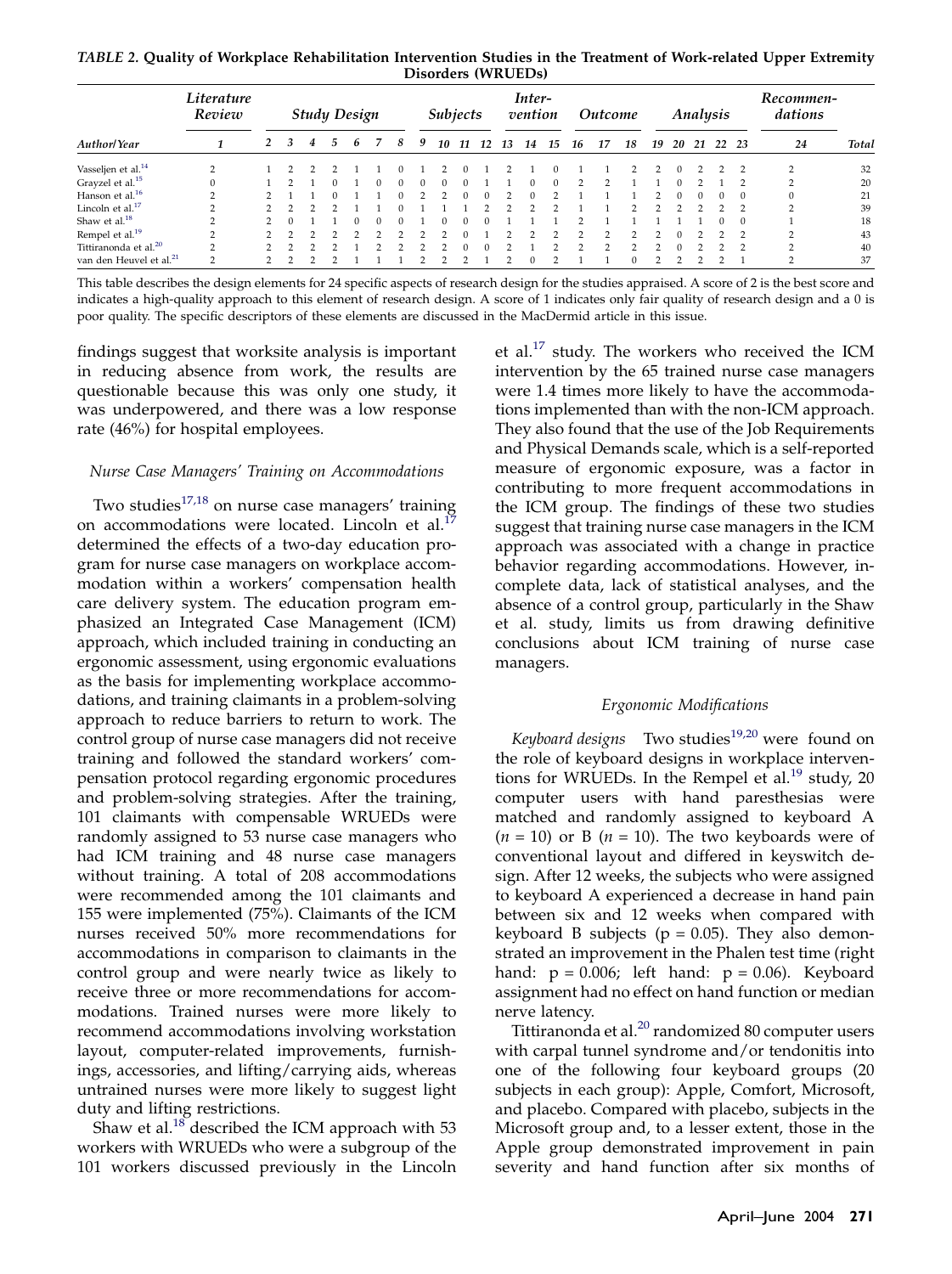keyboard use. The findings from these studies suggest that keyboard users may experience a reduction in hand pain after several months of using alternative geometry keyboards; however, these studies are limited by small sample sizes.

Rest and exercise breaks Only one study  $^{21}$  $^{21}$  $^{21}$  was retrieved that evaluated rest and exercise breaks for computer users in the workplace treatment of WRUEDs. In a randomized controlled trial, Van den Heuvel<sup>[22](#page-6-0)</sup> examined the effects of rest breaks alone ( $n = 97$ ), the combination of rest and exercise breaks ( $n = 81$ ), and a control group ( $n = 90$ ) among computer users with neck and upper limb complaints. Computer use was recorded online and the software program stimulated the intervention groups regarding when to take the breaks. There was an increased frequency of recovery from symptoms in the intervention groups (55% vs. 34% in the control group) and less reporting of deterioration and higher productivity in the intervention groups (4% vs. 20% in the control group). There were no additional effects from performing physical exercises during these breaks. Although these findings may demonstrate that the use of a software program stimulating computer users to take regular breaks may contribute to perceived recovery from neck and upper limb complaints, the results are limited by the use of unstandardized outcome measures and the fact that the participants may have shown favorable effects because of the presence of the intervention. This is known as intervention bias. That is, the use of the software program may have appeased the computer users merely because their complaints were being paid attention to and consequently they recovered.

## DISCUSSION

The findings of this systematic review indicate that the evidence is insufficient to identify effective workplace rehabilitation interventions for WRUEDs. Only eight appropriate studies were identified, limiting our ability to make recommendations. Although there were some positive findings, the design of the studies affected the reliability of the results. The flaws included: 1) small sample sizes, 2) lack of standardized outcome measures and statistical analyses, 3) inadequate reporting of the interventions and results, and 4) failure to include a control group.

## Limitations of the Review

This review used both the Sackett's levels of evidence<sup>[13](#page-6-0)</sup> and the Evaluation Guidelines for Rating the Quality of an Intervention Study Form $^{12}$  $^{12}$  $^{12}$ ; however, it is possible that these assessment methods

may be overly rigorous given the difficulties of performing workplace interventions. Although the reliability of the quality guidelines<sup>[12](#page-6-0)</sup> has not been formally evaluated, we used consensus to determine the final grades for the quality of all of the items and the levels of evidence. The reviewers noted difficulty in retrieving the information from the studies and in evaluating the quality because the articles were missing information and the descriptions of the subjects and methods often were unclear. Another concern is that the psychometric properties of many of the outcome measures are unknown because they were developed by the investigators. Further studies need to be conducted to determine the reliability and validity of the quality guidelines, $12$  and to develop and psychometrically test outcome measures that can be used in effectiveness studies on workplace rehabilitation interventions for WRUEDs.

## Future Research

This systematic review revealed a need for further research on workplace interventions for WRUEDs. The positive findings of some of the studies $14,17,19-21$ should be confirmed by future research that includes randomized controlled trial designs, adequate power, standardized outcome measures, and appropriate statistical analyses. Such studies are necessary to advance our understanding of the effectiveness of workplace interventions for WRUEDs. The following specific recommendations are made:

- 1. There is a need to conduct a practice survey to determine the interventions currently used in workplaces so that future studies could be more comprehensive in their scope.
- 2. There is a need to develop a set of core outcome measures that would include disability, work limitations, days lost from work, costs, and impact on quality of life. This should be performed through a consensus process. Until such time as this can be accomplished, the following viable options are suggested: a) WRUEDs disability—the  $DASH^{22}$  $DASH^{22}$  $DASH^{22}$  with the optional work module can be used; b) work limitation—the Work Limitation Scale<sup>[23](#page-6-0)</sup> can be included; c) lost work time—the total number of days lost from regular work duties can be determined; d) costs—the costs to both employers and injured workers, when possible, can be calculated; and e) quality of life—the SF-36 $24$  can be used.
- 3. There is a need to test the psychometric properties of outcome measures that are available in this area.
- 4. Because workplace studies seem to be inherently difficult to conduct, methodologies that may assist workplaces in conducting such trials need to be further developed. Investigators should seek